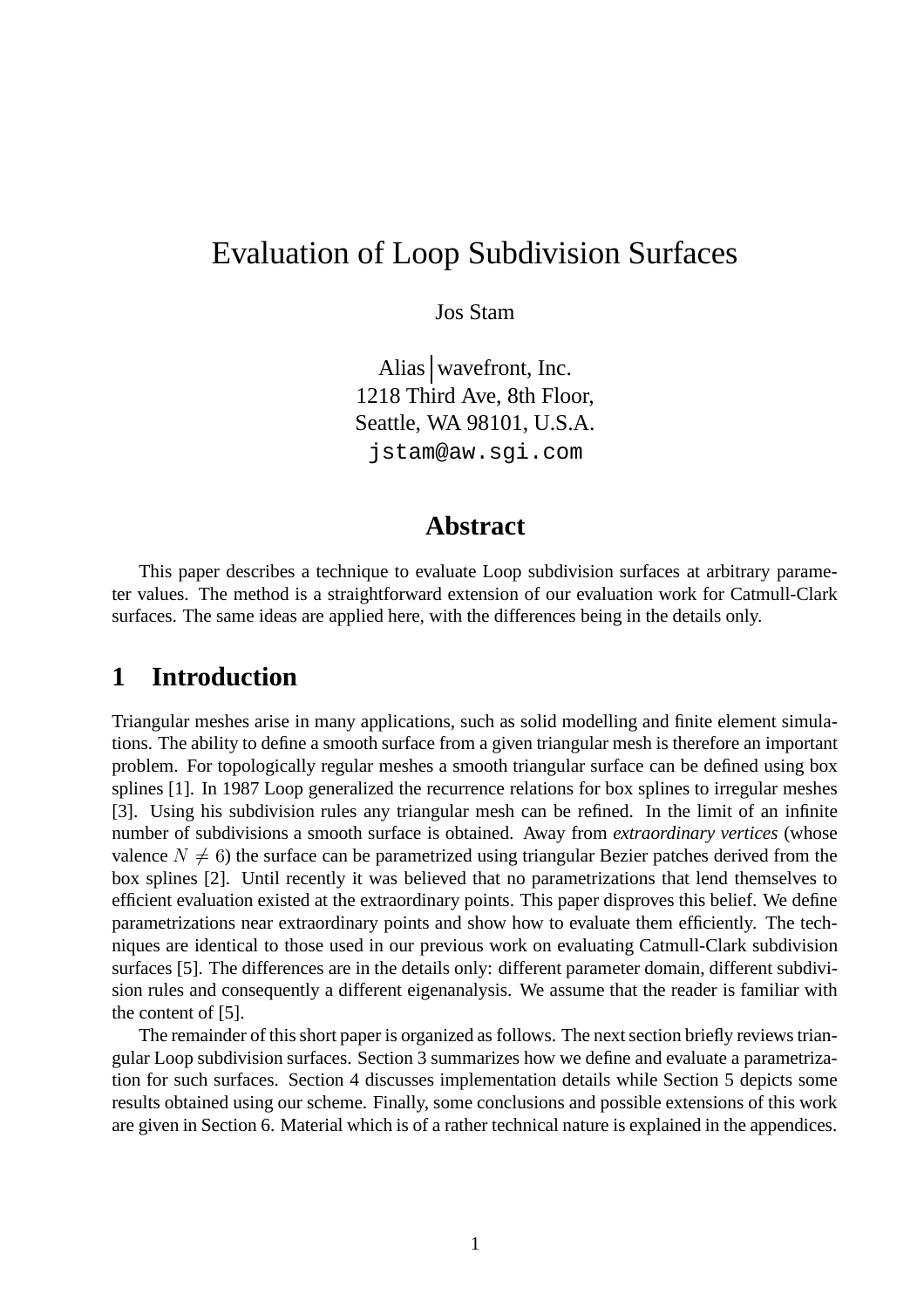

Figure 1: A single regular triangular patch defined by 12 control vertices.

## **2 Loop Subdivision Surfaces**

Loop triangular splines generalize the box spline subdivision rules to meshes of arbitrary topology. On a regular part of the mesh each triangular patch can be defined by 12 control vertices as shown in Fig. 1. The basis functions corresponding to each of the control vertices are given in Appendix A. We obtained these basis functions by using a conversion from box splines to triangular Bezier patches developed by Lai [2]. This (regular) triangular patch can be denoted compactly as:

$$
\mathbf{s}(v, w) = \mathbf{C}^T \mathbf{b}(v, w), \quad (v, w) \in \Omega,
$$

where C is a  $12 \times 3$  matrix containing the control vertices of the patch ordered as in Fig. 1 and  $\mathbf{b}(v, w)$  is the vector of basis functions (see Appendix A). The surface is defined over the "unit triangle":

$$
\Omega = \{ (v, w) \mid v \in [0, 1] \text{ and } w \in [0, 1 - v] \}.
$$

The parameter domain is a subset of the plane such that  $v = 1$  corresponds to the point  $(1, 0)$  and  $w = 1$  corresponds to the point  $(0, 1)$ . We introduce the third parameter  $u = 1 - v - w$  such that  $(u, v, w)$  forms a barycentric system of coordinates for the unit triangle. The value  $u = 1$ corresponds to the origin  $(0, 0)$ . The degree of the basis function is at most 4 in each parameter and our surface patch is therefore a quartic spline.

The situation around an extraordinary vertex of valence  $N$  is depicted in Fig. 2. The shaded triangle in this figure is defined by the  $K = N + 6$  control vertices surrounding the patch. The extraordinary vertex corresponds to the parameter value  $u = 1$ . Since the valence of the extraordinary vertex in the middle of the figure is  $N = 7$ , there are  $K = 13$  control vertices in this case. The figure also provides the labelling of the control vertices. We store the initial  $K$  control vertices in a  $K \times 3$  matrix

$$
\mathbf{C}^T_0 = \left(\mathbf{c}_{0,1},\cdots,\mathbf{c}_{0,K}\right).
$$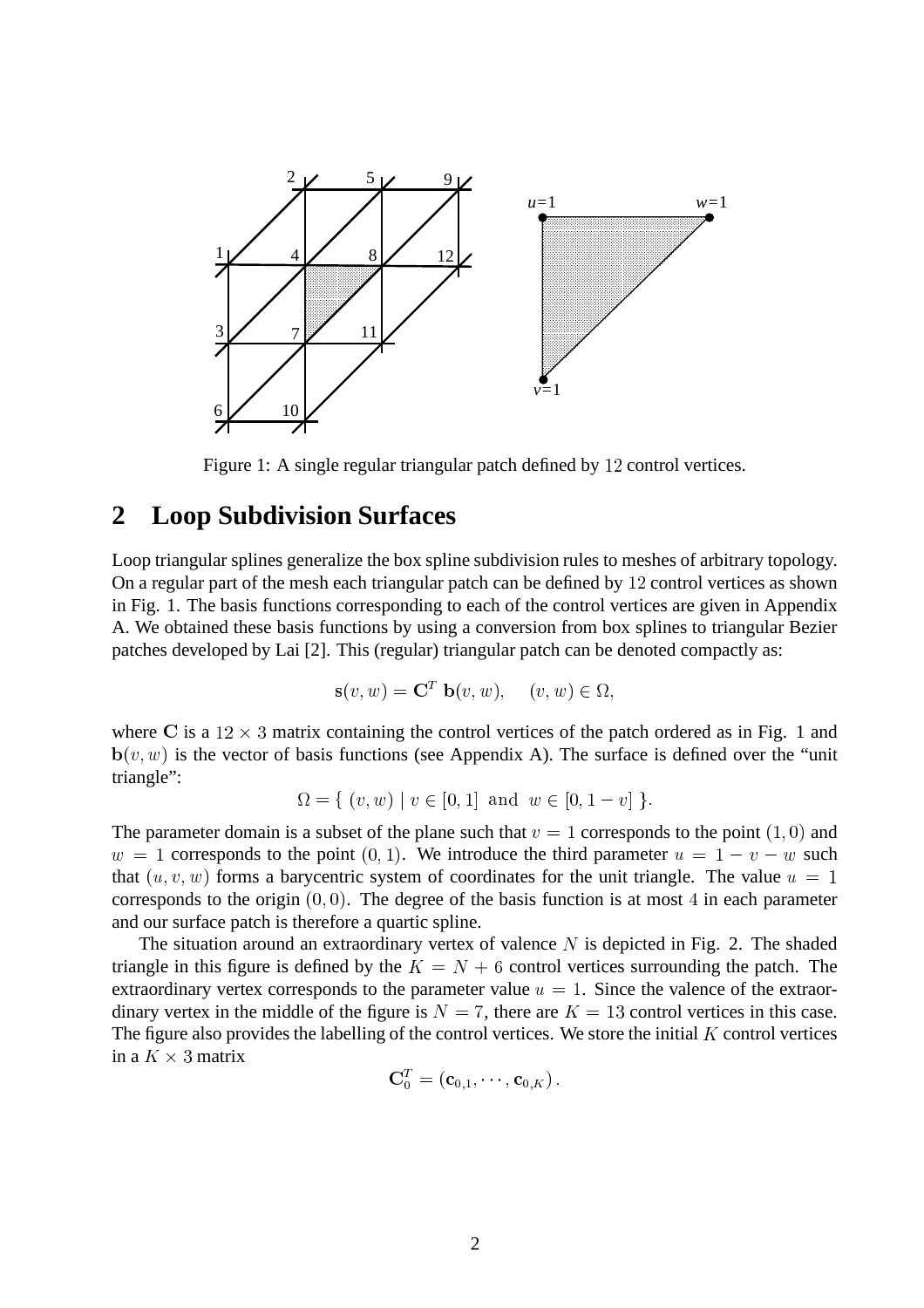

Figure 2: An irregular triangular patch defined by  $K = N + 6 = 13$  control vertices. The vertex labelled "1" in the middle of the figure is extraordinary of valence 7.



Figure 3: The mesh of Fig. 2 after one Loop subdivision step. Notice that three-quarters of the triangular patch can be evaluated.



Figure 4: Three regular meshes corresponding to the three shaded patches. The labelling of the control vertices defines the picking matrices.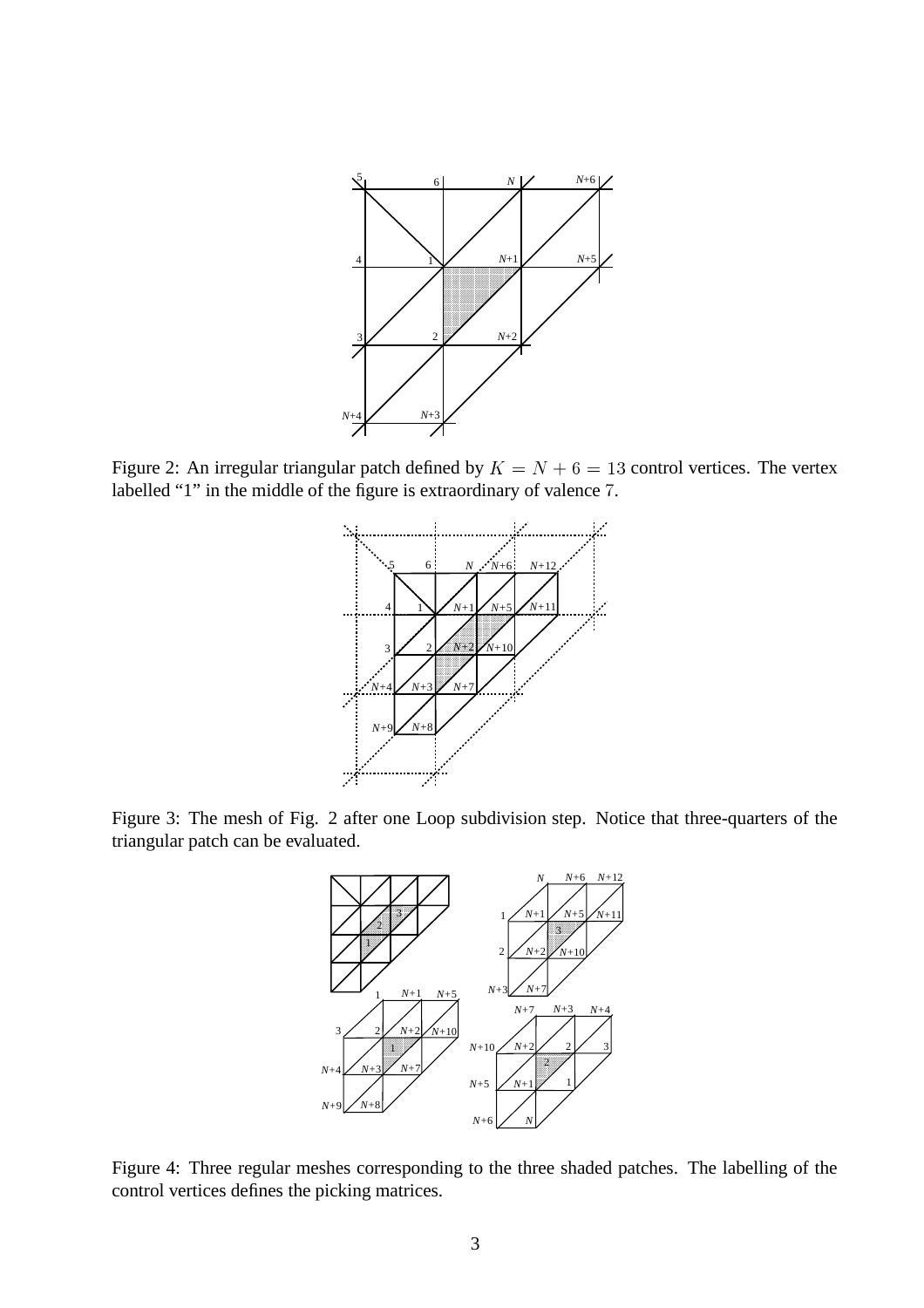#### **3 Method of Evaluation**

#### **3.1 Setup**

Through subdivision we can generate a new set of  $M = K + 6 = N + 12$  control vertices as shown in Fig. 3. Notice that we now have enough control vertices to evaluate three-quarters of the triangular patch. We denote the new set of control vertices by:

$$
\begin{array}{rcl}\n\mathbf{C}_1^T & = & (\mathbf{c}_{1,1}, \cdots, \mathbf{c}_{1,K}) \quad \text{and} \\
\bar{\mathbf{C}}_1^T & = & (\mathbf{c}_{1,1}, \cdots, \mathbf{c}_{1,K}, \mathbf{c}_{1,K+1}, \cdots, \mathbf{c}_{1,M}).\n\end{array}
$$

The subdivision step in terms of these matrices is entirely described by an  $K \times K$  *extended subdivision matrix* A:

 $C_1 = AC_0$ .

where

$$
\mathbf{A} = \begin{pmatrix} \mathbf{S} & \mathbf{0} \\ \mathbf{S}_{11} & \mathbf{S}_{12} \end{pmatrix},\tag{1}
$$

and the blocks are defined in Appendix B. The additional vertices needed to evaluate the surface are obtained from a bigger subdivision matrix  $\overline{A}$ :

$$
\bar{\textbf{C}}_1 = \bar{\textbf{A}} \textbf{C}_0,
$$

where

$$
\bar{\mathbf{A}} = \left(\begin{array}{cc}\mathbf{S} & \mathbf{0} \\ \mathbf{S}_{11} & \mathbf{S}_{12} \\ \mathbf{S}_{21} & \mathbf{S}_{22} \end{array}\right),
$$

and  $S_{21}$  and  $S_{22}$  are defined in Appendix B. Three subsets of 12 control vertices from  $\bar{C}_1$  define three regular triangular patches which can now be evaluated. If we repeat the subdivision step, we generate an infinite sequence of control vertices:

$$
\bar{\mathbf{C}}_n = \bar{\mathbf{A}} \mathbf{C}_{n-1} = \bar{\mathbf{A}} \mathbf{A}^{n-1} \mathbf{C}_0, \quad n \ge 1.
$$

For each  $n \geq 1$  subsets of 12 vertices from  $\overline{C}_n$  form the control vertices of a regular triangular patch. Let us denote these three sets of control vertices by the following three  $12 \times 3$  matrices  ${\bf B}_{n,k},$ with  $k = 1, 2, 3$ . To compute these control vertices we introduce the  $12 \times M$  "picking matrices"  $\mathbf{P}_k$ :

$$
\mathbf{B}_{n,k} = \mathbf{P}_k \bar{\mathbf{C}}_n, \quad k = 1, 2, 3.
$$

Each row of the picking matrix  $P_k$  is filled with zeros except for a one in the column corresponding to the index shown in Fig. 4. Each surface patch is then defined as follows:

$$
\mathbf{s}_{n,k}(v,w) = \mathbf{B}_{n,k}^T \mathbf{b}(v,w) = \bar{\mathbf{C}}_n^T \mathbf{P}_k^T \mathbf{b}(v,w).
$$

We seek a parametrization  $s(v, w)$  for our triangular surface for all  $(v, w) \in \Omega$ . As shown in Fig. 5 we can partition the parameter domain into an infinite set of tiles  $\Omega_k^n$ , with  $n \geq 1$  and  $k = 1, 2, 3$ . These subdomains are defined for  $n \geq 1$  more precisely as:

$$
\Omega_1^n = \left\{ (v, w) \mid v \in \left[2^{-n}, 2^{-n+1}\right] \text{ and } w \in \left[0, 2^{-n+1} - v\right] \right\}
$$
  
\n
$$
\Omega_2^n = \left\{ (v, w) \mid v \in \left[0, 2^{-n}\right] \text{ and } w \in \left[0, v\right] \right\}
$$
  
\n
$$
\Omega_3^n = \left\{ (v, w) \mid v \in \left[0, 2^{-n}\right] \text{ and } w \in \left[2^{-n}, 2^{-n+1} - v\right] \right\}.
$$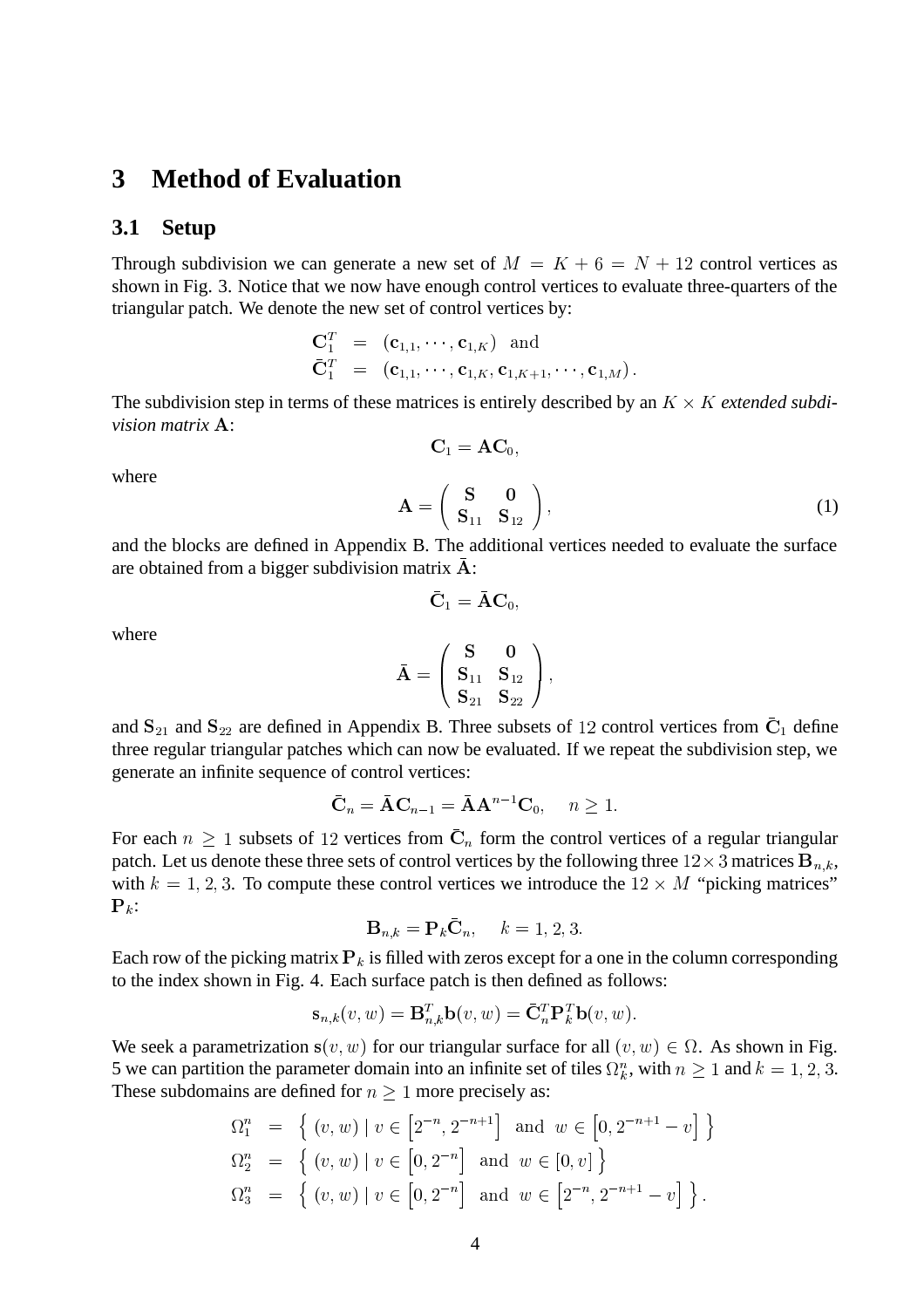

Figure 5: The parameter domain is partitioned into an infinite set of triangular tiles.

The surface patch is then defined by its restriction to each of these triangles:

$$
\mathbf{s}(v,w)\Big|_{\Omega_k^n} = \mathbf{s}_{n,k}(\mathbf{t}_{n,k}(v,w)) = \mathbf{C}_0^T \left(\mathbf{P}_k \bar{\mathbf{A}} \mathbf{A}^{n-1}\right)^T \mathbf{b}(\mathbf{t}_{n,k}(v,w)),\tag{2}
$$

where the transformation  $t_{n,k}$  maps the tile  $\Omega_k^n$  onto the unit tile  $\Omega$  (with the correct orientation of Fig. 1):

$$
\begin{aligned}\n\mathbf{t}_{n,1}(v, w) &= (2^n v - 1, 2^n w), \\
\mathbf{t}_{n,2}(v, w) &= (1 - 2^n v, 1 - 2^n w) \quad \text{and} \\
\mathbf{t}_{n,3}(v, w) &= (2^n v, 2^n w - 1).\n\end{aligned}
$$

Eq. 2 actually defines a parametrization for the surface patch. However, it is expensive to evaluate since it involves taking powers of a certain matrix to any number  $n \geq 1$ . To make the parametrization more efficient, we eigenanalyze.

#### **3.2 Eigenstructure**

When the valence  $N > 3$ , the extended subdivision matrix A is non-defective<sup>1</sup>. Consequently, A can be diagonalized:

$$
\mathbf{A} = \mathbf{V}\Lambda\mathbf{V}^{-1},\tag{3}
$$

where  $\Lambda$  is the diagonal matrix which contains the eigenvalues and V contains the eigenvectors. These matrices have the following block structure:

$$
\Lambda = \left( \begin{array}{cc} \Sigma & 0 \\ 0 & \Delta \end{array} \right) \ \ \text{and} \ \ \mathbf{V} = \left( \begin{array}{cc} \mathbf{U}_0 & 0 \\ \mathbf{U}_1 & \mathbf{W}_1 \end{array} \right).
$$

The diagonal blocks  $\Sigma$  and  $\Delta$  correspond to the eigenvalues of S and S<sub>12</sub>, respectively, and their corresponding eigenvectors are stored in  $U_0$  and  $W_1$ , respectively. The matrix  $U_1$  is computed by extending the eigenvectors of S, i.e., by solving the following linear systems:

$$
U_1 \Sigma - S_{12} U_1 = S_{11} U_0. \tag{4}
$$

<sup>&</sup>lt;sup>1</sup> The case  $N = 3$  has a non-trivial Jordan block and is treated in Appendix C.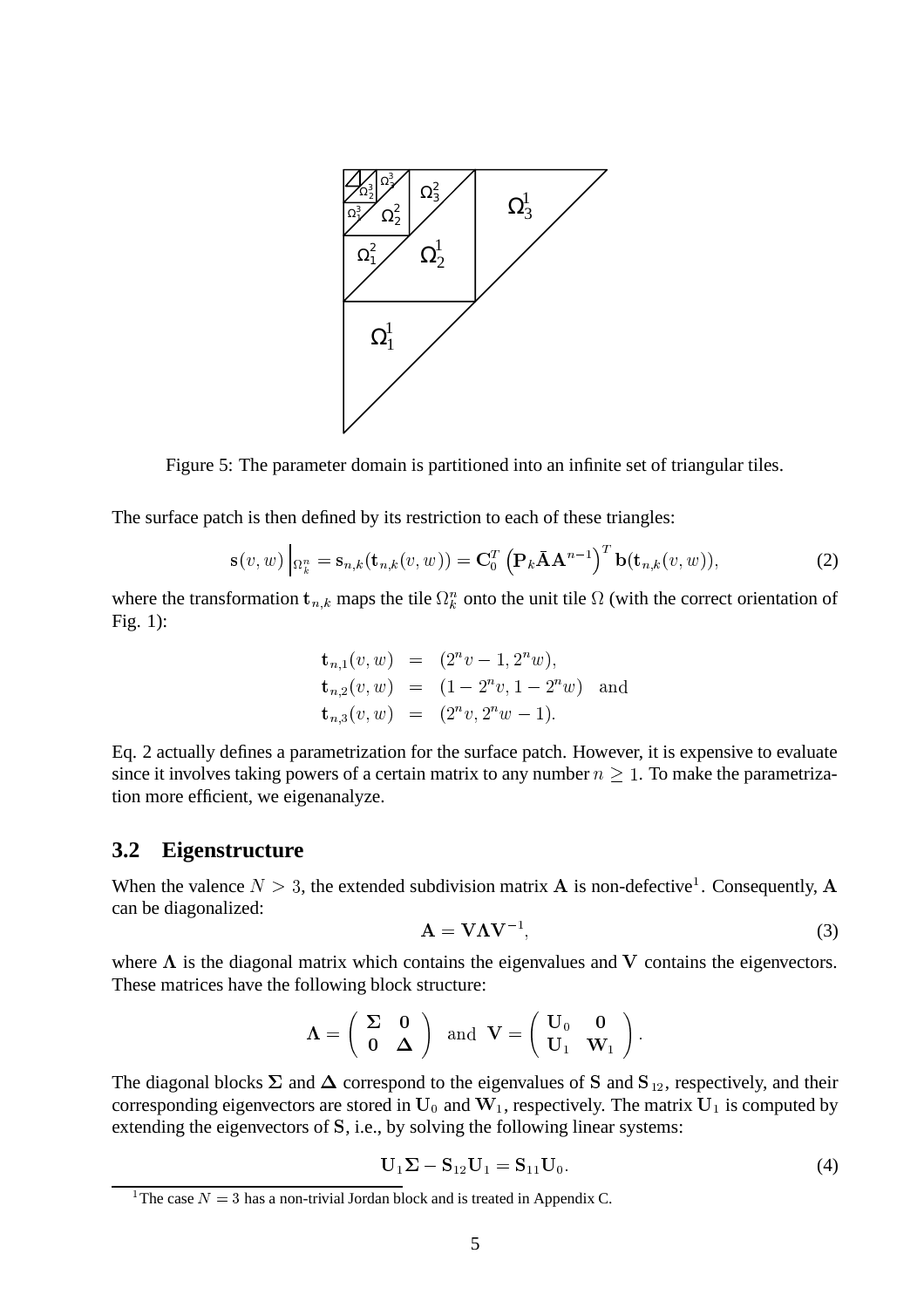In Appendix B we compute the entire eigenstructure for Loop's scheme precisely. Let  $\hat{C}_0$  =  $V^{-1}\overline{C}_0$  be the projection of the initial control vertices onto the eigenspace of A and let  $\Phi(v, w)$  be the K-dimensional vector of *eigenbasis* functions defined by:

$$
\Phi(v, w) \Big|_{\Omega_k^n} = \Lambda^{n-1} \left( \mathbf{P}_k \bar{\mathbf{A}} \mathbf{V} \right)^T \mathbf{b}(\mathbf{t}_{n,k}(v, w)) \quad n \ge 1 \text{ and } k = 1, 2, 3. \tag{5}
$$

The eigenbasis functions for valences  $N = 5$  and  $N = 7$  are depicted in Fig. 6. Each function of the eigenbasis corresponds to one of the eigenvectors of the matrix  $A$ . Each eigenbasis function is entirely defined by its restriction on the unit triangles  $\Omega_1^1$ ,  $\Omega_2^1$  and  $\Omega_3^1$ . On each of these domains the eigenbasis is a quartic spline. The basis functions can be evaluated elsewhere since they satisfy the following scaling relation:

$$
\Phi(v/2, w/2) = \mathbf{\Lambda}\Phi(v, w).
$$

The triangular surface patch can now be written solely in terms of the eigenbasis:

$$
\mathbf{s}(v, w) = \hat{\mathbf{C}}_0^T \Phi(v, w). \tag{6}
$$

In the next section we show how to implement this equation.

## **4 Implementation**

The eigenstructures of the subdivision matrices for a meaningful range of valences have to be computed once only. Let NMAX be the maximum valence, then each eigenstructure is stored internally in the following data structure:

```
typedef
 struct {
  double L[K]; /* eigenvalues */
  double iV[K][K]; /* inverse of the eigenvectors */
  double Phi[K][3][12]; /* Coefficients of the eigenbasis */} EIGENSTRUCT;
EIGENSTRUCT eigen[NMAX];,
```
where K=N+6. The coefficients of the eigenbasis functions are given in the basis of Appendix A. There are three sets of control vertices, one for each of the fundamental domains of the eigenbasis. These control vertices are simply equal to  $P_k\overline{A}V$ . The eigenstructure was computed from the results of Appendix B and by solving the linear system defined by Eq. 4 numerically. Also, we numerically inverted the eigenvectors without encountering any numerical instabilities. We have included a data file called 1 pdata50.dat on the CDROM which contains these eigenstructures up to NMAX=50. Also included on the CDROM is a C program which reads in and prints out the data.

Using this eigenstructure the surface for any patch can be evaluated by first projecting the K control vertices defining the patch into the eigenspace of the subdivision matrix with the following routine.

```
ProjectPoints ( point *Cp, point *C, int N ) {
 for ( i=0 ; i< N+6 ; i++ ) {
  Cp[i] = (0,0,0);
```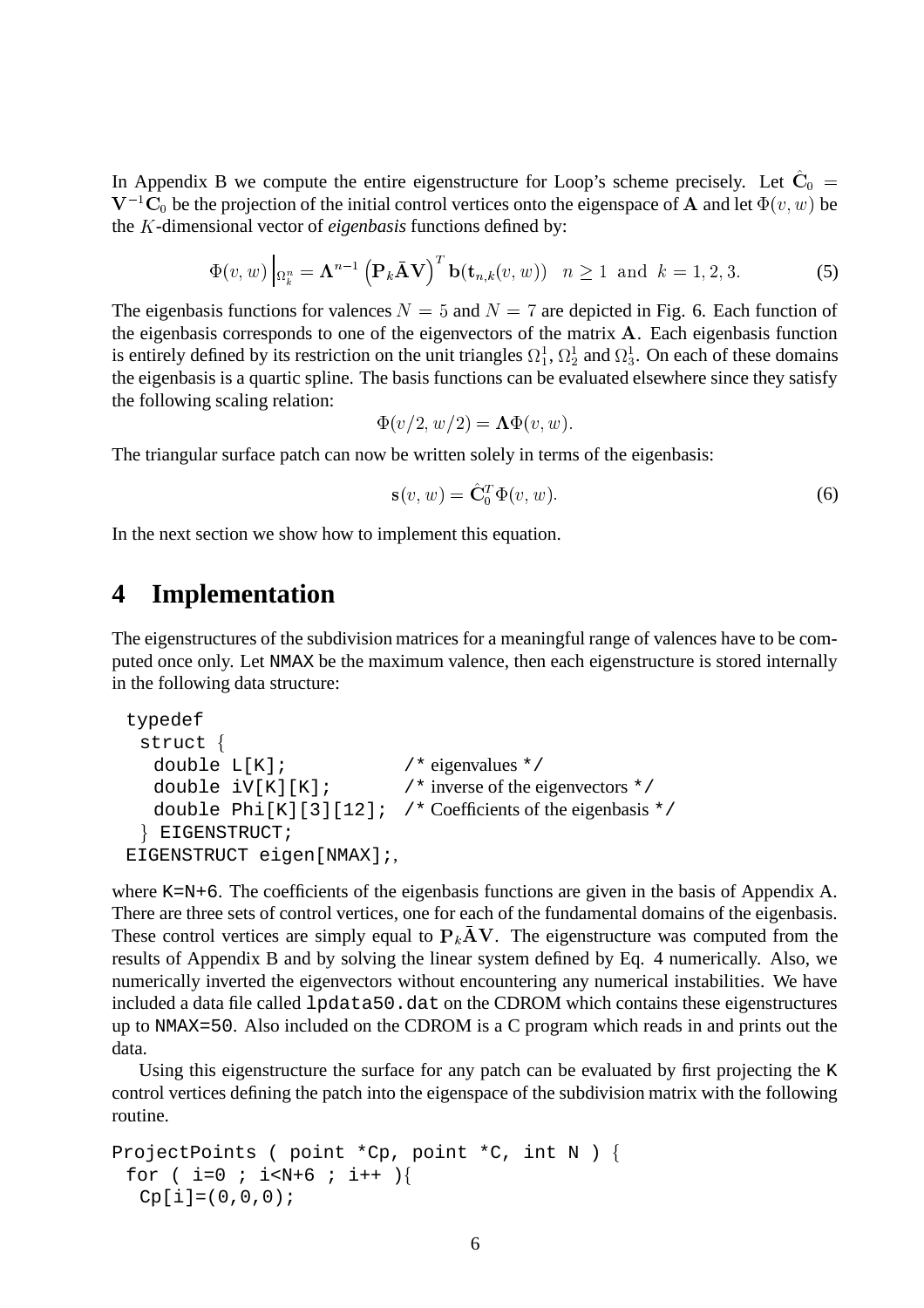```
for ( j=0 ; j<N+6 ; j++ ) {
    Cp[i] += eigen[N].iV[i][j] * C[j];
  2
 \}\mathcal{E}
```
This routine has to be called only once for a particular set of control vertices.

The evaluation at a parameter value  $(v,w)$  is performed by computing the product given in Eq. 6.

```
EvalSurf ( point P, double v, double w, point {}^*Cp, int N ) {
  /* determine in which domain \Omega_k^n the parameter lies */
  n = \text{floor}(1-\log2(v+w));pow2 = pow(2, n-1);v * = pow2; w * = pow2;if ( v > 0.5 ) {
    k=0; y=2*y-1; w=2*w;and the contract of the contract of the contract of the contract of the contract of the contract of the contract of
  else if ( w > 0.5 ) {
    k=2; v=2*v; w=2*w-1;2
  else !
    k=1; v=1-2*v; w=1-2*w;and the contract of the contract of the contract of the contract of the contract of the contract of the contract of
  /* Now evaluate the surface */
  P = (0,0,0);for ( i=0 ; i< N+6 ; i++ ) {
    P += pow(eigen[N].L[i],n-1) *
                EvalBasis(eigen[N].Phi[i][k],v,w) * Cp[i];
   and the contract of the contract of the contract of the contract of the contract of the contract of the contract of
2
```
where the routine EvalBasis evaluates a regular triangular patch using the basis of Appendix A. To evaluate higher order derivatives, we replace EvalBasis with a function that evaluates a derivative of the basis. In this case, the end result also must be multiplied by two to the power n\*p, where p is the order of differentiation. Therefore, the following line should be added at the end of EvalSurf:

 $P = k == 1$  ?  $pow(-2, n*p)*P$  :  $pow(2, n*p)*P$ ;

## **5 Results**

We have implemented our evaluation technique and have used it to compute the eigenbases for different valences. Fig. 6 depicts the entire set of eigenbasis for valences 5 and 7. Notice that the last 6 eigenbasis functions are the same regardless of the valence, since they depend only on the eigenvectors of  $S_{21}$ , which are the same for any valence. In fact, as for Catmull-Clark surfaces,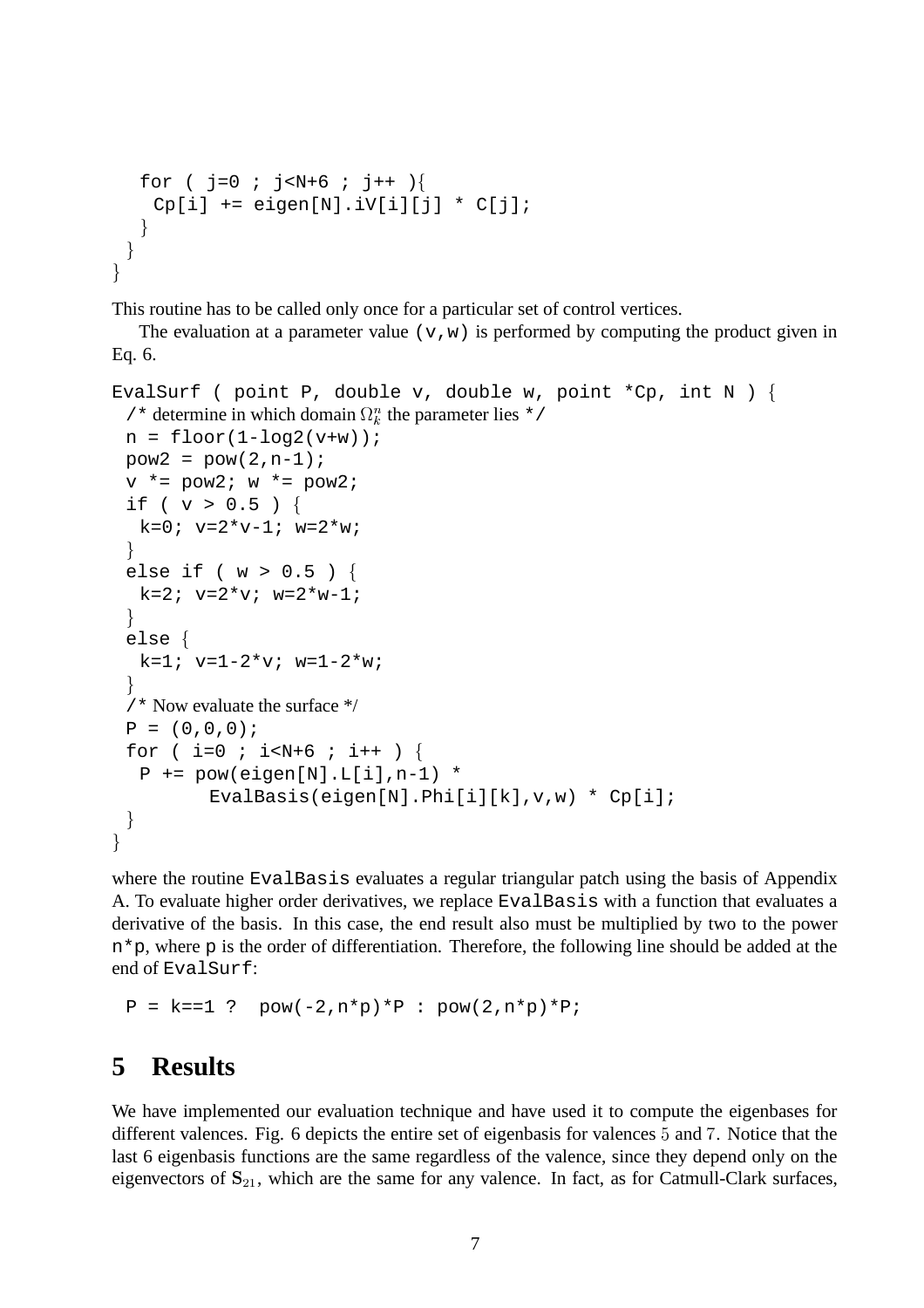

Figure 6: Complete set of eigenbasis function for a patch of valence (a)  $N = 5$  and (b)  $N = 7$ .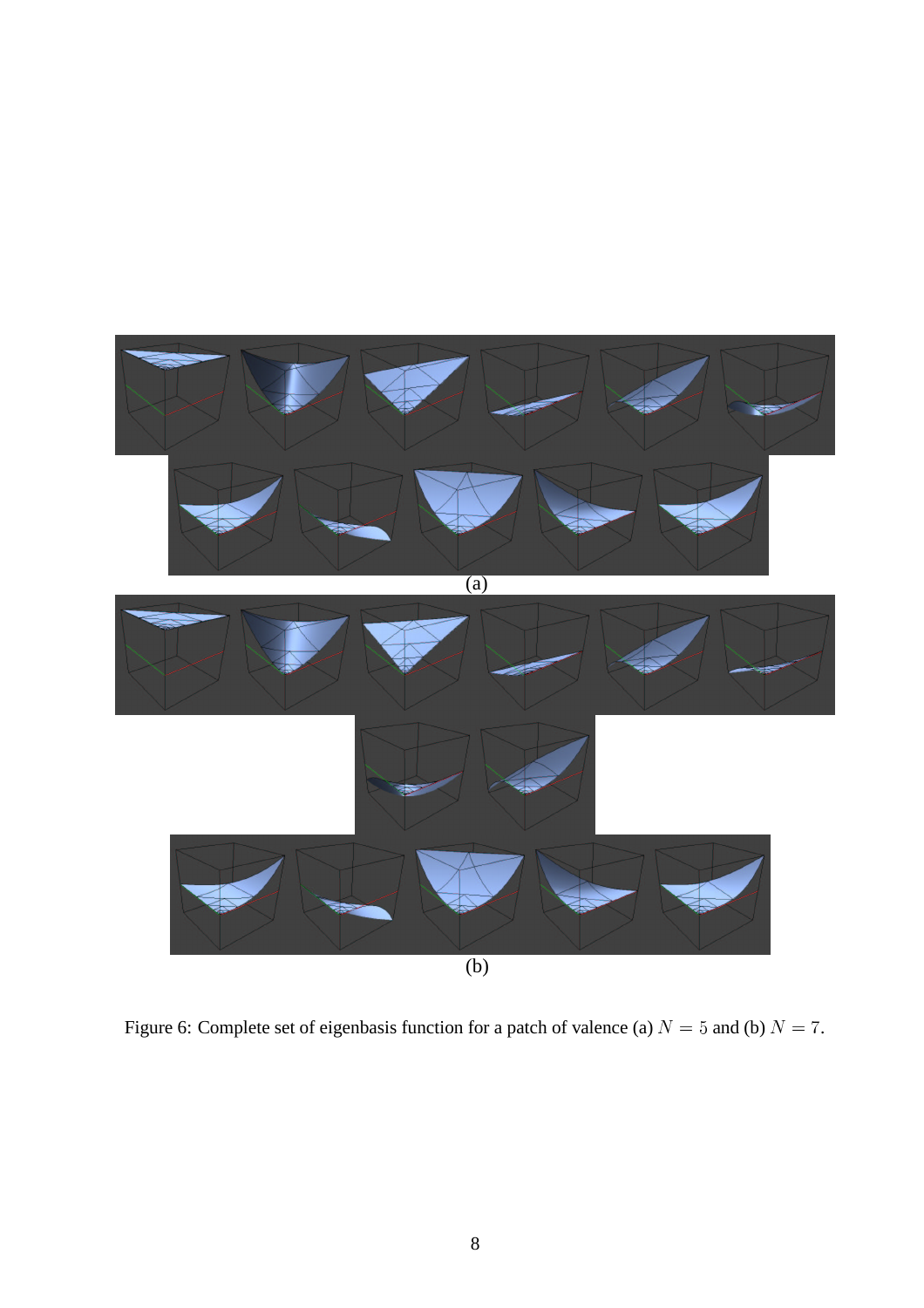

Figure 7: Results created using our evaluation scheme: (a) The base mesh which contains vertices with valences ranging from 3 to 9, (b) Isoparameter lines, (c) shaded surface and (d) Gaussian curvature plot.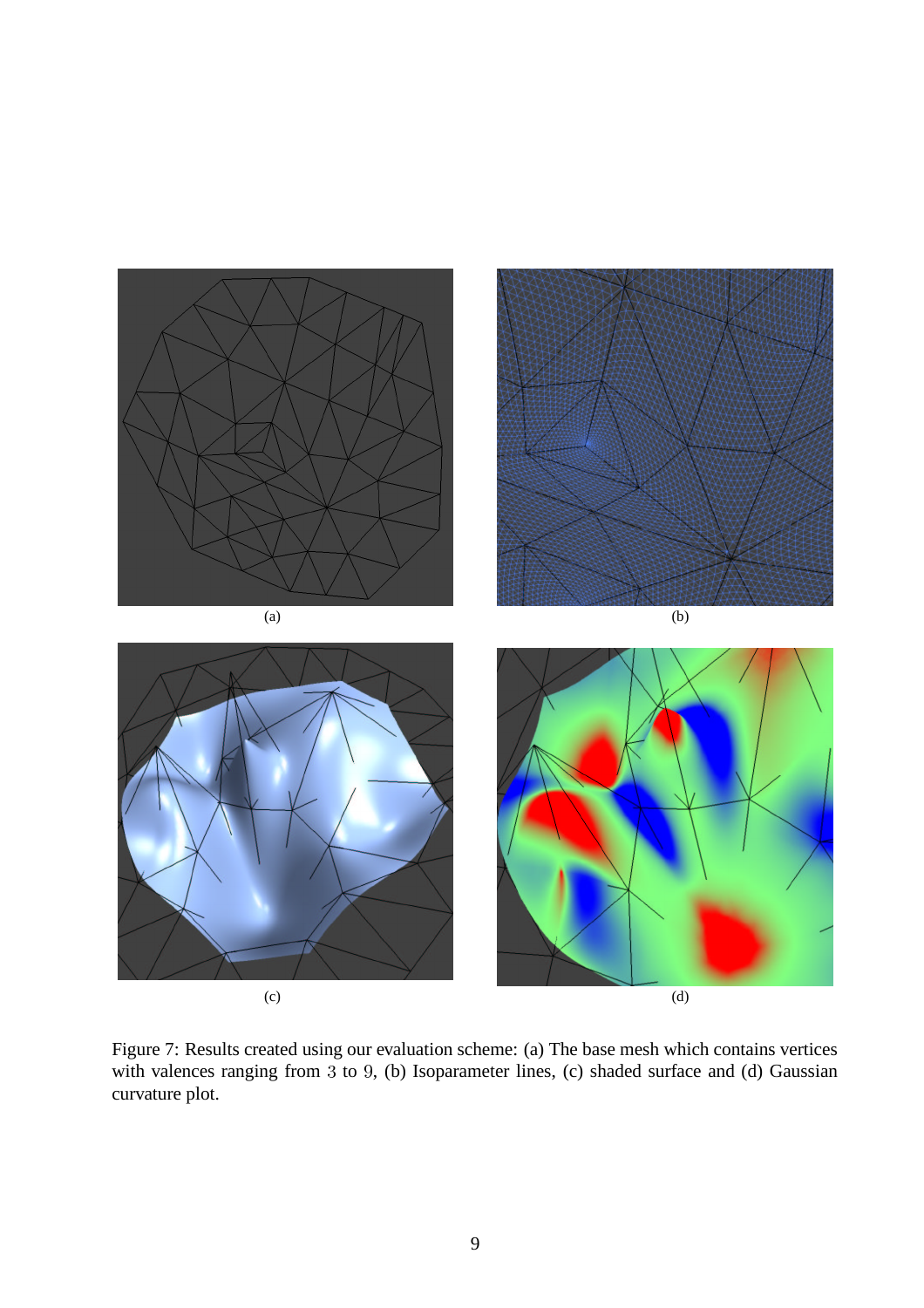these eigenbasis functions are equal to simple monomials (see [5]). The eigenbasis functions contain all the information necessary to analyze Loop subdivision surfaces.

To test our code we created the mesh shown in Figure 7.(a) which contains vertices of valence 3 to 9. Figure 7.(b) shows a closeup of the isoparameter lines generated by Loop subdivision and evaluated using our technique. In Figure 7.(c) we evaluated both the surface and the normal. Figure 7.(d) shows a Gaussian curvature plot, where red denotes positive curvature, green flat curvature and blue negative curvature.

## **6 Conclusions and Future Work**

In this paper we have shown that our evaluation technique first developed for Catmull-Clark surfaces can be extended to the class of Loop subdivision surfaces. Our next step will be to present these results in a more general setting in which Catmull-Clark and Loop are regarded as special cases. The class of polynomial surfaces defined by Reif would be a good candidate [4].

## **Acknowledgments**

Thanks to Michael Lounsbery for his assistance in computing the matrix  $M$  of Appendix A.

## **A Regular Triangular Spline Basis Functions**

The triangular surface defined by the control vertices shown in Fig. 1 can be expressed in terms of 12 basis functions. Since Loop's scheme on the regular part of the mesh is a box spline, we can find the corresponding Bezier patch control vertices of the triangle. Lai has developed FORTRAN code which provides the conversion to the control vertices for the quartic triangular Bezier patches corresponding to the box spline [2]. We have used his code (with  $L=2$ ,  $M=2$  and  $N=2$ ) to get a  $12 \times 15$  matrix M which converts from the Bezier control vertices of the patch to the 12 control vertices shown in Fig. 1. We get the  $12$  basis functions for our triangular patch by multiplying the 15 multivariate Bernstein polynomials by the matrix M. Carrying out this multiplication leads to the following result (thanks to Maple's built in feature which converts to LaTeX):

$$
b^{T}(v, w) = \frac{1}{12} \left( u^{4} + 2 u^{3} v, u^{4} + 2 u^{3} w \right) \n u^{4} + 2 u^{3} w + 6 u^{3} v + 6 u^{2} v w + 12 u^{2} v^{2} + 6 u v^{2} w + 6 u v^{3} + 2 v^{3} w + v^{4}, \n 6 u^{4} + 24 u^{3} w + 24 u^{2} w^{2} + 8 u w^{3} + w^{4} + 24 u^{3} v + 60 u^{2} v w + 36 u v w^{2} + \n 6 v w^{3} + 24 u^{2} v^{2} + 36 u v^{2} w + 12 v^{2} w^{2} + 8 u v^{3} + 6 v^{3} w + v^{4}, \n u^{4} + 6 u^{3} w + 12 u^{2} w^{2} + 6 u w^{3} + w^{4} + 2 u^{3} v + 6 u^{2} v w + 6 u v w^{2} + 2 v w^{3}, \n 2 u v^{3} + v^{4}, u^{4} + 6 u^{3} w + 12 u^{2} w^{2} + 6 u w^{3} + w^{4} + 8 u^{3} v + 36 u^{2} v w + \n 36 u v w^{2} + 8 v w^{3} + 24 u^{2} v^{2} + 60 u v^{2} w + 24 v^{2} w^{2} + 24 u v^{3} + 24 v^{3} w + 6 v^{4}, \n u^{4} + 8 u^{3} w + 24 u^{2} w^{2} + 24 u w^{3} + 6 w^{4} + 6 u^{3} v + 36 u^{2} v w + 60 u v w^{2} + \n 24 v w^{3} + 12 u^{2} v^{2} + 36 u v^{2} w + 24 v^{2} w^{2} + 6 u v^{3} + 8 v^{3} w + v^{4}, \n 2 u w^{3} + w^{4}, 2 v^{3} w + v^{4},
$$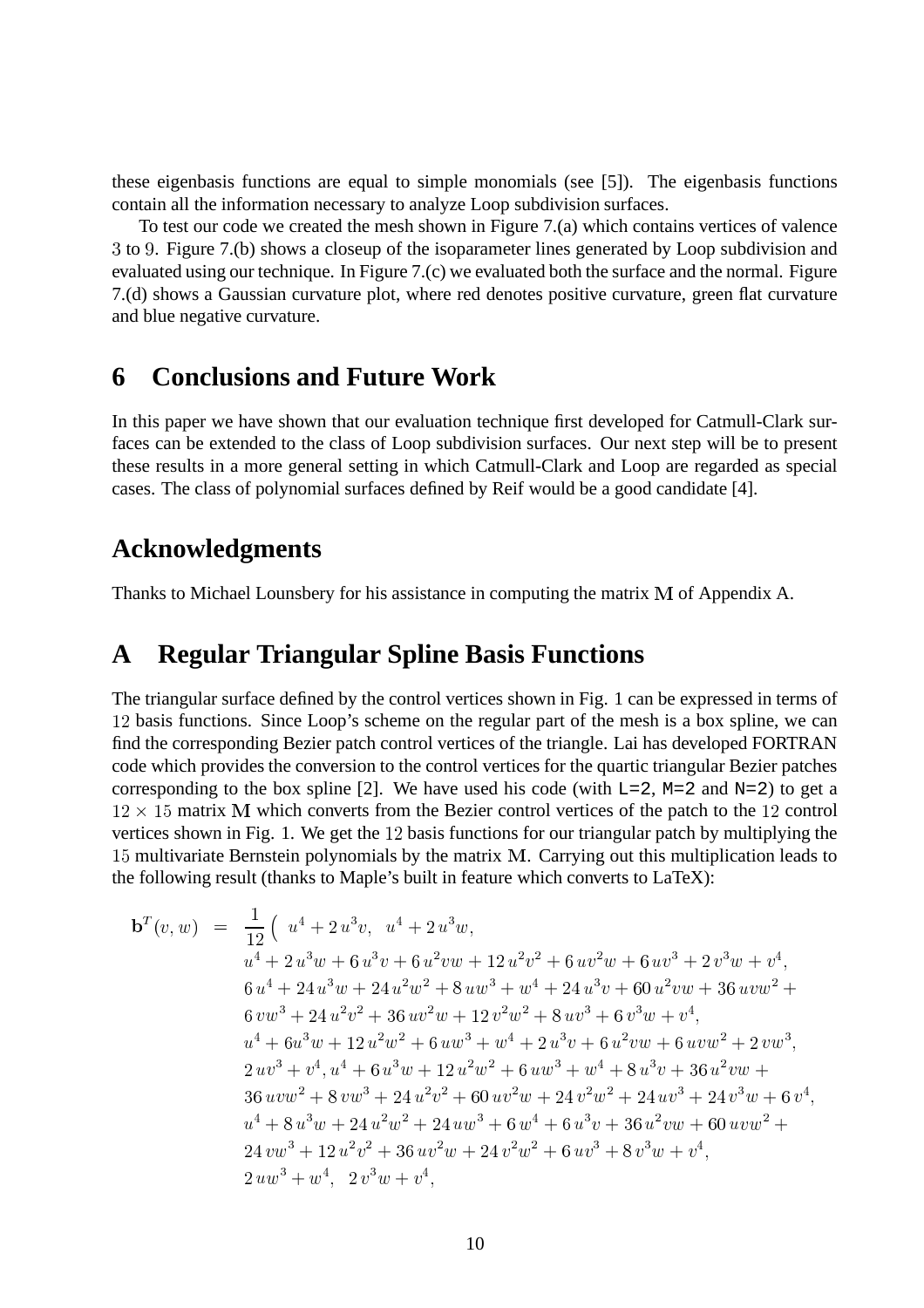$$
2 u w3 + w4 + 6 u v w2 + 6 v w3 + 6 u v2 w + 12 v2 w2 + 2 u v3 + 6 v3 w + v4,
$$
  

$$
w4 + 2 v w3),
$$

where  $u = 1 - v - w$ .

## **B Eigenstructure of the Subdivision Matrix**

The subdivision matrix  $A$  is composed of three blocks. The upper left block contains the "extraordinary rules" of Loop's scheme. It is equal to

$$
\mathbf{S} = \left( \begin{array}{cccccc} a_N & b_N & b_N & b_N & b_N & \cdots & b_N & b_N & b_N \\ c & c & d & 0 & 0 & \cdots & 0 & 0 & d \\ c & d & c & d & 0 & \cdots & 0 & 0 & 0 \\ \vdots & & & & \ddots & & \vdots & \\ c & d & 0 & 0 & 0 & \cdots & 0 & d & c \end{array} \right),
$$

where

$$
a_N = 1 - \alpha(N)
$$
,  $b_N = \alpha(N)/N$ ,  $c = 3/8$  and  $d = 1/8$ .

We have used the shorthand notation

$$
\alpha(N) = \frac{5}{8} - \frac{(3 + 2\cos(2\pi/N))^2}{64}.
$$

If we Fourier transform the matrix we get:

$$
\hat{\mathbf{S}} = \left( \begin{array}{cccccc} a_N & Nb_N & 0 & 0 & \cdots & 0 \\ c & c + 2d & 0 & 0 & \cdots & 0 \\ 0 & 0 & f(1) & 0 & \cdots & 0 \\ 0 & 0 & 0 & f(2) & \cdots & 0 \\ & & & \cdots & \ddots & \cdots \\ 0 & 0 & 0 & 0 & \cdots & f(N-1) \end{array} \right),
$$

where

$$
f(k) = \frac{3}{8} + \frac{2}{8} \cos(2\pi k/N).
$$

The eigenvalues and the eigenvectors of the transformed matrix are trivial to compute because of the almost-diagonal structure. They are

$$
\mu_1 = 1, \ \mu_2 = \frac{5}{8} - \alpha(N), \ \mu_3 = f(1), \cdots, \mu_{N+1} = f(N-1).
$$

Notice that we have  $\mu_3^2 = \mu_2$ . This is not surprising since Loop constructed his scheme from this relation [3]. The eigenvalues  $\mu_3$  to  $\mu_{N-1}$  are of multiplicity two, since  $f(k) = f(N - k)$ , except of course for the case when N is even, then  $\mu_{2+N/2}$  is only of multiplicity one. The corresponding eigenvectors are (when stored column wise):

$$
\hat{\mathbf{U}}_0 = \begin{pmatrix} 1 & -\frac{8}{3}\alpha_N & 0 & 0 & \cdots & 0 \\ 1 & 1 & 0 & 0 & \cdots & 0 \\ 0 & 0 & 1 & 0 & \cdots & 0 \\ 0 & 0 & 0 & 1 & \cdots & 0 \\ & & & \vdots & & \ddots & \vdots \\ 0 & 0 & 0 & 0 & \cdots & 1 \end{pmatrix}.
$$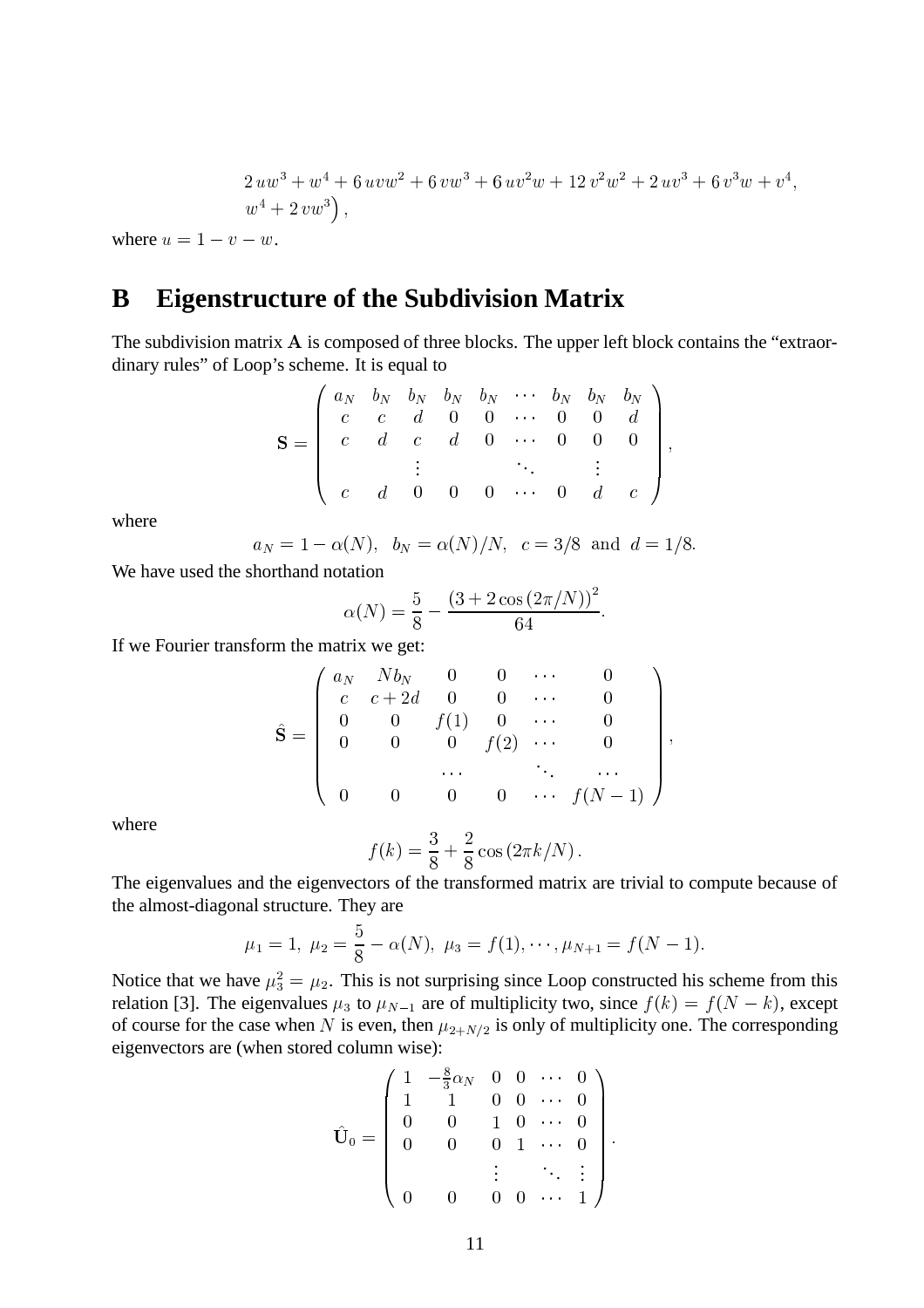By Fourier transforming these vectors back, we can compute the eigenvectors of the matrix S. The result is

$$
\mathbf{U}_0 = \begin{pmatrix} 1 & -\frac{8}{3}\alpha_N & 0 & 0 & \cdots & 0 \\ 1 & 1 & 1 & 1 & \cdots & 1 \\ 1 & 1 & E(1) & E(2) & \cdots & E(N-1) \\ 1 & 1 & E(2) & E(4) & \cdots & E(2(N-1)) \\ \vdots & \vdots & \ddots & \vdots & \vdots \\ 1 & 1 & E(N-1) & E(2(N-1)) & \cdots & E((N-1)(N-1)) \end{pmatrix},
$$

where  $E(k) = \exp(2\pi i k/N)$ . These are complex valued vectors. To get real-valued vectors we just combine the two columns of each eigenvalue to obtain two corresponding real eigenvalues. For example, the two real eigenvectors for the eigenvalue  $\mu_{3+k}$ ,  $k = 0, \dots, N-1$  are:

$$
\mathbf{v}_k^T = (0, C(0), C(k), C(2k), \cdots, C((N-1)k)) \text{ and}
$$
  

$$
\mathbf{w}_k^T = (0, S(0), S(k), S(2k), \cdots, S((N-1)k)),
$$

where

$$
C(k) = \cos(2\pi k/N) \text{ and } S(k) = \sin(2\pi k/N).
$$

The corresponding matrix of diagonal vectors is equal to

$$
\mathbf{\Sigma} = \mathrm{diag}\left(1, \mu_2, \mu_3, \mu_3, \cdots, \mu_{(N-1)/2}, \mu_{(N-1)/2}\right),
$$

when  $N$  is odd, and is equal to

$$
\mathbf{\Sigma} = \mathrm{diag}\left(1, \mu_2, \mu_3, \mu_3, \cdots, \mu_{N/2-1}, \mu_{N/2-1}, \frac{1}{8}\right),
$$

when  $N$  is even. This completes the eigenanalysis of the matrix  $S$ . Let us now turn to the remainder of the matrix A.

The remaining blocks of the matrix  $A$  are now given.

$$
\mathbf{S}_{12} = \frac{1}{16} \begin{pmatrix} 2 & 0 & 0 & 0 & 0 \\ 1 & 1 & 1 & 0 & 0 \\ 0 & 0 & 2 & 0 & 0 \\ 1 & 0 & 0 & 1 & 1 \\ 0 & 0 & 0 & 0 & 2 \end{pmatrix} \text{ and } \mathbf{S}_{11} = \frac{1}{16} \begin{pmatrix} 2 & 6 & 0 & 0 & \cdots & 0 & 0 & 6 \\ 1 & 10 & 1 & 0 & \cdots & 0 & 0 & 1 \\ 2 & 6 & 6 & 0 & \cdots & 0 & 0 & 0 \\ 1 & 1 & 0 & 0 & \cdots & 0 & 1 & 10 \\ 2 & 0 & 0 & 0 & \cdots & 0 & 6 & 6 \end{pmatrix}.
$$

**442 - 1970 - 1970 - 1970 - 1970 - 1970 - 1970 - 1970 - 1970 - 1970 - 1970 - 1970 - 1970 - 1970 - 1970 - 1970** 

The matrix  $S_{12}$  has the following eigenvalues:

$$
\nu_1 = \nu_2 = \nu_3 = \frac{1}{8}
$$
, and  $\nu_4 = \nu_5 = \frac{1}{16}$ ,

i.e.,

$$
\mathbf{\Delta} = \text{diag}\left(\frac{1}{8}, \frac{1}{8}, \frac{1}{8}, \frac{1}{16}, \frac{1}{16}\right).
$$

And the corresponding eigenvectors are:

$$
\mathbf{W}_1 = \left( \begin{array}{cccc} 0 & -1 & 1 & 0 & 0 \\ 1 & -1 & 1 & 0 & 1 \\ 1 & 0 & 0 & 0 & 0 \\ 0 & 0 & 1 & 1 & 0 \\ 0 & 1 & 0 & 0 & 0 \end{array} \right).
$$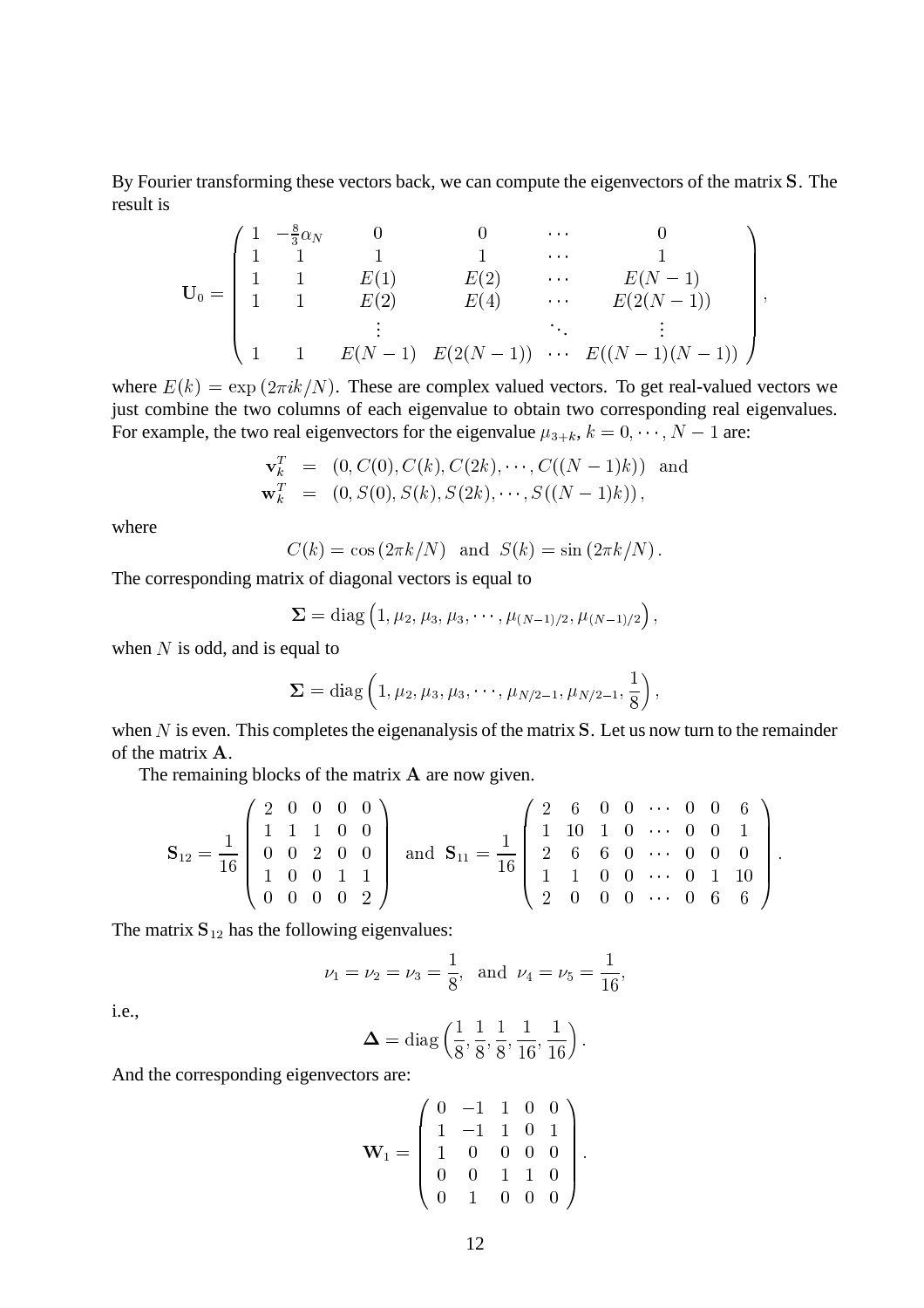We point out that the following problem might occur when trying to solve Eq. 4. When  $N$ is even, the column corresponding to the last eigenvector of S gives rise to a degenerate linear system, since the eigenvalue is  $1/8$ . Fortunately, the system can be solved manually, and in this case the last column of  $U_1$  is given by:

$$
\mathbf{u}_{1,N+1}^T = (0,8,0,-8,0).
$$

The remaining two blocks of the matrix  $\overline{A}$  are

$$
\mathbf{S}_{21} = \frac{1}{8} \left( \begin{array}{cccccc} 0 & 3 & 0 & 0 & \cdots & 0 & 0 & 1 \\ 0 & 3 & 0 & 0 & \cdots & 0 & 0 & 0 \\ 0 & 3 & 1 & 0 & \cdots & 0 & 0 & 0 \\ 0 & 1 & 0 & 0 & \cdots & 0 & 0 & 3 \\ 0 & 0 & 0 & 0 & \cdots & 0 & 0 & 3 \\ 0 & 0 & 0 & 0 & \cdots & 0 & 1 & 3 \end{array} \right) \text{ and } \mathbf{S}_{22} = \frac{1}{8} \left( \begin{array}{cccc} 3 & 1 & 0 & 0 & 0 \\ 1 & 3 & 1 & 0 & 0 \\ 0 & 1 & 3 & 0 & 0 \\ 3 & 0 & 0 & 1 & 0 \\ 1 & 0 & 0 & 3 & 1 \\ 0 & 0 & 0 & 1 & 3 \end{array} \right).
$$

## **C Valence**  $N = 3$

When the valence of the extraordinary point is equal to three, the analysis of Section 3 breaks down since, in that case, the extended subdivision matrix has a non-trivial Jordan block. This means that the eigenvectors do not form a basis and the subdivision matrix cannot be diagonalized. Fortunately, this case can be dealt with quite easily since the matrices involved are only of size  $9 \times 9$ . Most of the computations reported in this appendix were computed using Maple's jordan command. In this case the Jordan decomposition of the subdivision matrix is

$$
\mathbf{A} = \mathbf{V}\mathbf{J}\mathbf{V}^{-1},
$$

$$
\mathbf{J} = \begin{pmatrix} 1 & 0 & 0 & 0 & 0 & 0 & 0 & 0 & 0 & 0 \\ 0 & 1/4 & 0 & 0 & 0 & 0 & 0 & 0 & 0 & 0 \\ 0 & 0 & 1/4 & 0 & 0 & 0 & 0 & 0 & 0 & 0 \\ 0 & 0 & 0 & 1/8 & 0 & 0 & 0 & 0 & 0 & 0 \\ 0 & 0 & 0 & 0 & 1/8 & 0 & 0 & 0 & 0 & 0 \\ 0 & 0 & 0 & 0 & 0 & 1/16 & 0 & 0 & 0 \\ 0 & 0 & 0 & 0 & 0 & 0 & 0 & 1/16 & 1 \\ 0 & 0 & 0 & 0 & 0 & 0 & 0 & 0 & 1/16 & 1 \end{pmatrix},
$$

where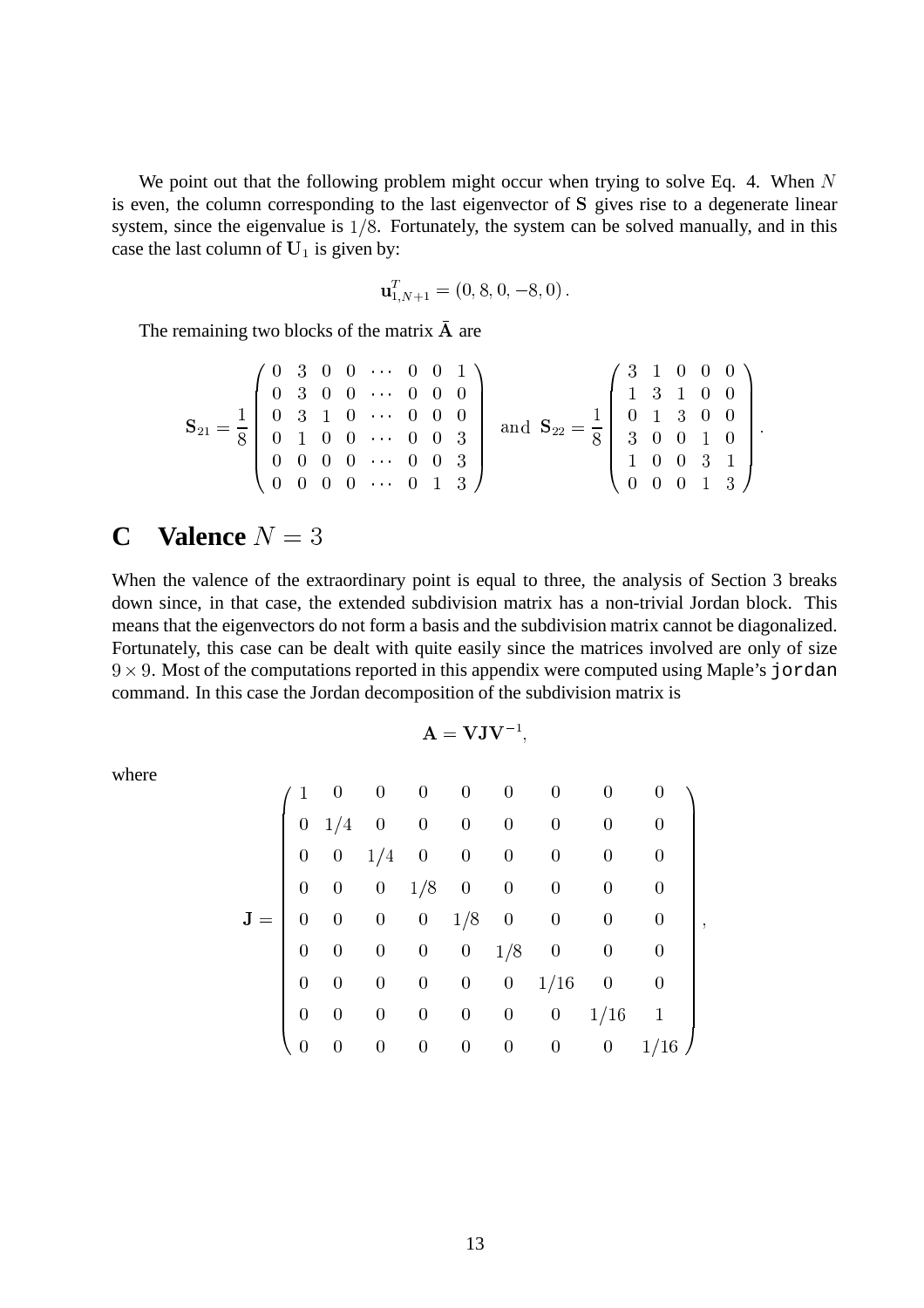$$
\mathbf{V} = \begin{pmatrix}\n1 & 0 & 0 & 0 & 0 & 0 & 0 & 0 & 33 \\
1 & 0 & 1 & 0 & 0 & 0 & 0 & 0 & -22 \\
1 & -1 & -1 & 0 & 0 & 0 & 0 & 0 & -22 \\
1 & 1 & 0 & 0 & 0 & 0 & 0 & 0 & -22 \\
1 & 3 & 3 & 1 & -1 & 0 & 0 & 0 & 198 \\
1 & 0 & 4 & 1 & 0 & 0 & 0 & \frac{165}{16} & 473 \\
1 & -3 & 0 & 0 & 1 & 0 & 0 & 0 & 198 \\
1 & 4 & 0 & 0 & 0 & 1 & 1 & \frac{165}{16} & 438 \\
1 & 0 & -3 & -1 & 1 & 1 & 0 & 0 & 198\n\end{pmatrix}
$$

and

$$
\mathbf{V}^{-1} = \begin{pmatrix} 2/5 & 1/5 & 1/5 & 1/5 & 0 & 0 & 0 & 0 & 0 \\ 0 & -1/3 & -1/3 & 2/3 & 0 & 0 & 0 & 0 & 0 \\ 0 & 2/3 & -1/3 & -1/3 & 0 & 0 & 0 & 0 & 0 \\ -8 & 0 & 3 & 3 & 1 & 0 & 1 & 0 & 0 \\ -4 & 0 & 0 & 3 & 0 & 0 & 1 & 0 & 0 \\ -8 & 3 & 3 & 0 & 1 & 0 & 0 & 0 & 1 \\ \frac{7}{11} & \frac{26}{33} & -\frac{7}{33} & -\frac{40}{33} & 0 & -1 & 1 & 1 & -1 \\ -\frac{16}{165} & 0 & \frac{16}{165} & \frac{16}{165} & -\frac{16}{165} & \frac{16}{165} & -\frac{16}{165} & 0 & 0 \\ \frac{1}{55} & -\frac{1}{165} & -\frac{1}{165} & -\frac{1}{165} & 0 & 0 & 0 & 0 & 0 \end{pmatrix}.
$$

Using these matrices the surface can now be evaluated as in the other cases. Only the evaluation routine has to be modified to account for the additional Jordan block. The modification relies on the fact that powers of the Jordan block have a simple analytical expression:

$$
\left(\begin{array}{cc} 1/16 & 1 \\ 0 & 1/16 \end{array}\right)^n = \left(\begin{array}{cc} 1/16^n & n/16^{n-1} \\ 0 & 1/16^n \end{array}\right).
$$

 $\ddot{\phantom{a}}$ 

With this in mind the last lines of routine EvalSurf should read:

```
/* Now evaluate the surface */
 P = (0,0,0);for ( i=0 ; i< N+6 ; i++ ) {
    P += pow(eigen[N].L[i],n-1) *
                   EvalBasis(eigen[N].Phi[i][k],v,w) * Cp[i];
    if ( i == N + 4 & & N == 3 )
      P += (n-1) * pow(eigen[N].L[i],n-2) *
                   EvalBasis(eigen[N].Phi[i][k],v,w) * Cp[i+1];
  and the contract of the contract of the contract of the contract of the contract of the contract of the contract of
and the contract of the contract of the contract of the contract of the contract of the contract of the contract of
```